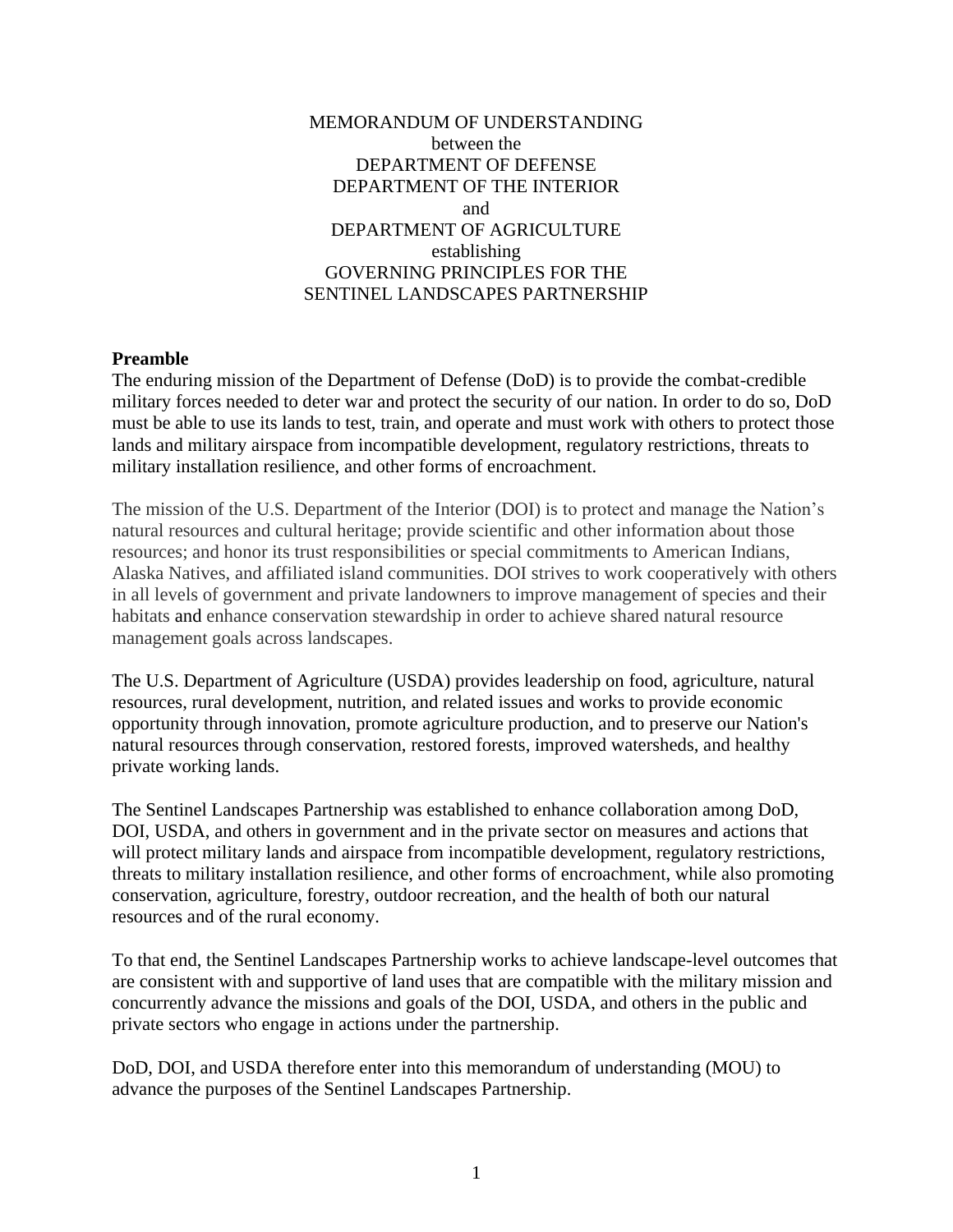#### **Authorities**

Congress established the Sentinel Landscapes Partnership comprised of the Secretaries of Defense, of Agriculture, and of the Interior (hereinafter referred to as the parties) by enacting §317 of the fiscal year (FY) 2018 National Defense Authorization Act (P.L. 115-91, 10 U.S.C. §2684a note). Section 317(c) confirms the authority of the parties to coordinate their sentinel landscape efforts for the mutual benefit of conservation, working lands, and national defense. Section 317(d) allows, but does not require, the Secretaries of Agriculture and of the Interior to give any eligible landowner or agricultural producer within a designated sentinel landscape priority consideration for participation in any easement, grant, or assistance programs administered by that Secretary's department. Furthermore, section 317(e) defines a sentinel landscape as a landscape-scale area that includes one or more military installations or stateowned National Guard installations and associated airspace, along withthe working or natural lands that serve to protect and support the rural economy, the natural environment, outdoor recreation, and the national defense test and training missions of the military or State-owned National Guard installation or installations.

#### **Purposes**

Sentinel landscapes are places where preserving the working and rural character of our private lands is important for both national defense and conservation priorities. Rural working forest, agriculture, and other lands provide many important public benefits: watershed protection; habitat for species of conservation concern; opportunities for outdoor recreation; open space and wildland preservation; biodiversity protection; resilience to climate change; commodity production; and the maintenance of a rural way of life. In addition to those benefits, certain working and natural lands are also situated geographically to protect the military mission from incompatible development. Through the Sentinel Landscapes Partnership, the parties will work together where priorities overlap near military installations to help landowners make improvements to the land that benefit their operations, enhance wildlife habitat, preserve natural resources, and enable the DoD's training missions to continue.

# The Parties enter into this MOU to:

A. Coordinate the delivery of federal programs within designated sentinel landscapes to optimize the benefits of federal assistance to private, tribal, state, and municipal landowners therein whose working and natural lands also serve to protect the military mission.

B. Advance the Sentinel Landscapes Partnership, which was established to recognize and promote sound conservation, natural resource management, forestry and agricultural economies, and nature-based resilience practices on lands and waters that also serve to enable and protect the military mission.

C. Identify, coordinate, and carry out sentinel landscape efforts as envisioned and authorized under § 317 of the FY 2018 National Defense Authorization Act, including, as appropriate, the collective designation or dedesignation of sentinel landscapes and the support of existing sentinel landscapes.

# **It is mutually agreed**

A. The collective leadership of the Sentinel Landscapes Partnership consists of principal-level members representing each of the parties. Said principals agree to meet at least annually to provide input to and approve a rolling Sentinel Landscapes Partnership work plan outlining five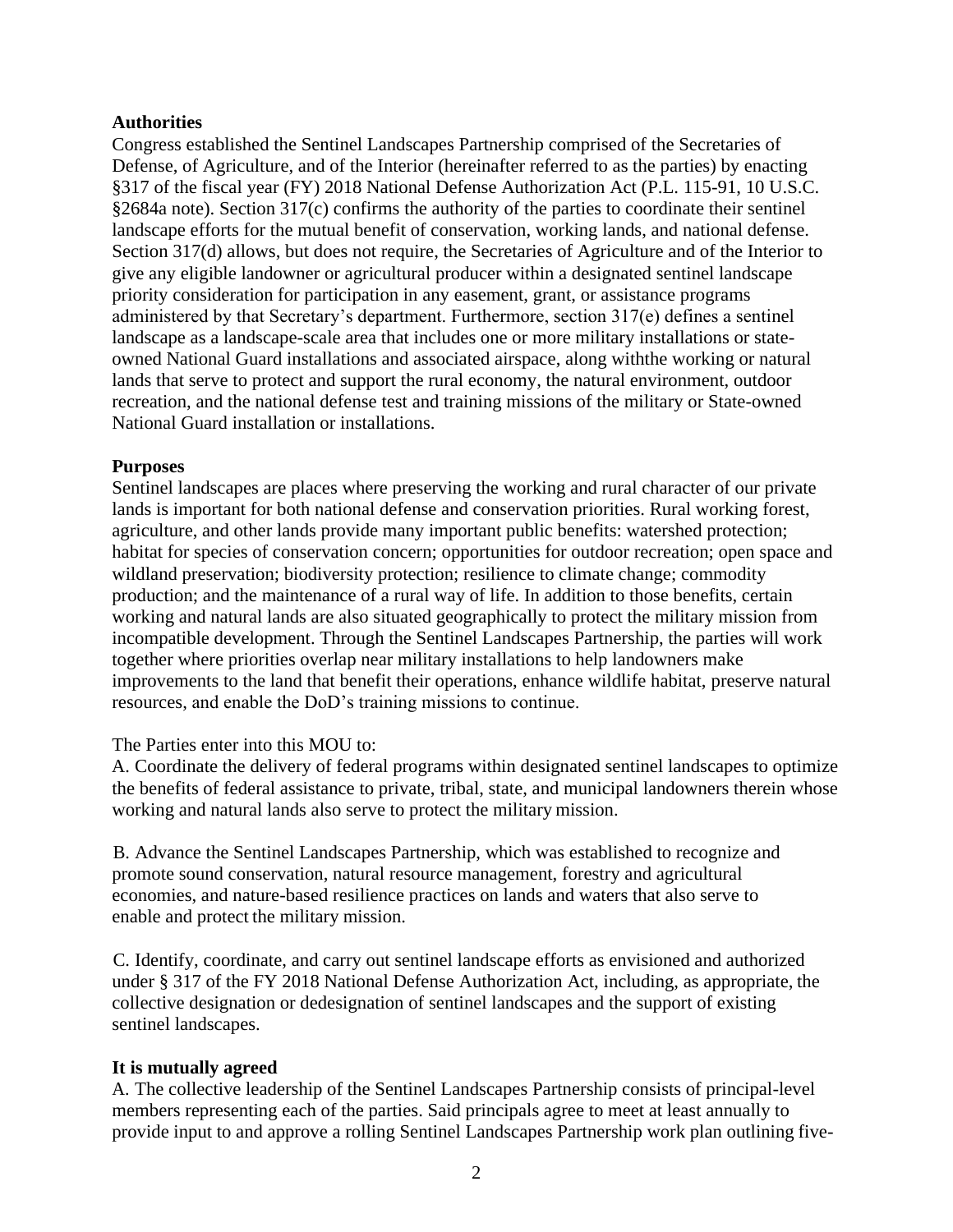year objectives and key results, along with projected 12-month actions.

B. There is an established Sentinel Landscape Federal Coordinating Committee (SL-FCC) to facilitate interaction between the parties. The committee shall be comprised of one or more designated senior-level officials representing each of the parties and will be responsible for preparing and presenting the Sentinel Landscapes Partnership work plan to principals annually.

C. The parties agree that the SL-FCC may establish technical working groups as needed.

D. Additional federal agencies and elements with programs and missions consistent with achieving the purposes of the Sentinel Landscape Partnership may, with the concurrence of the existing parties, be added as additional parties. Membership in the Sentinel Landscape Partnership shall be evidenced by each new party's execution of this MOU.

E. Parties agree, in consultation with one another, to use their authorities and programs to preserve, enhance, and protect habitat, working lands, and associated agricultural and forest production in the vicinity of military installations in designated sentinel landscapes in order to reduce, prevent, or eliminate current or future restrictions on military training and testing activities and forestall incompatible development in the vicinity of installations, while also advancing the missions of one or more of the other parties. More specifically, the parties agree to work together to advance the following objectives:

- Determine needs and identify opportunities for both public and private sector programs, services, incentives, and other measures that would encourage private landowners to engage in forest and land management activities that effectively contribute to the sustainment of military installations, ranges, and airspace, particularly through the voluntary perpetuation and expansion of private working lands.
- Prepare and annually update a SL-FCC work plan outlining five-year objectives and key actions and 12-month projected actions.
- Coordinate and improve the delivery of federal assistance programs, including climatesmart farming and forestry practices, to landowners including historically underserved and urban agricultural producers within designated sentinel landscapes, via a coordinated work plan.
- Determine whether sufficient administrative discretion exists within the framework of existing program authorities to support the Sentinel Landscapes Partnership, and identify any additional authorities recommended to facilitate the Sentinel Landscapes Partnerhsip.
- Collectively designate sentinel landscapes and seek to facilitate actions that demonstrate the advantages of the parties working together for the mutual benefit of conservation, working lands, and national defense.
- Coordinate with local sentinel landscapes to develop and promote the use of a compendium of potential tools and approaches to benefit designated sentinel landscapes.

F. To facilitate coordination between the parties and appropriate State agencies in developing, revising, and implementing State action plans (e.g., State forest action plans, State wildlifeaction plans) for consistency with designated sentinel landscapes.

G. To support the enhancement of collaboration among the existing parties and other partners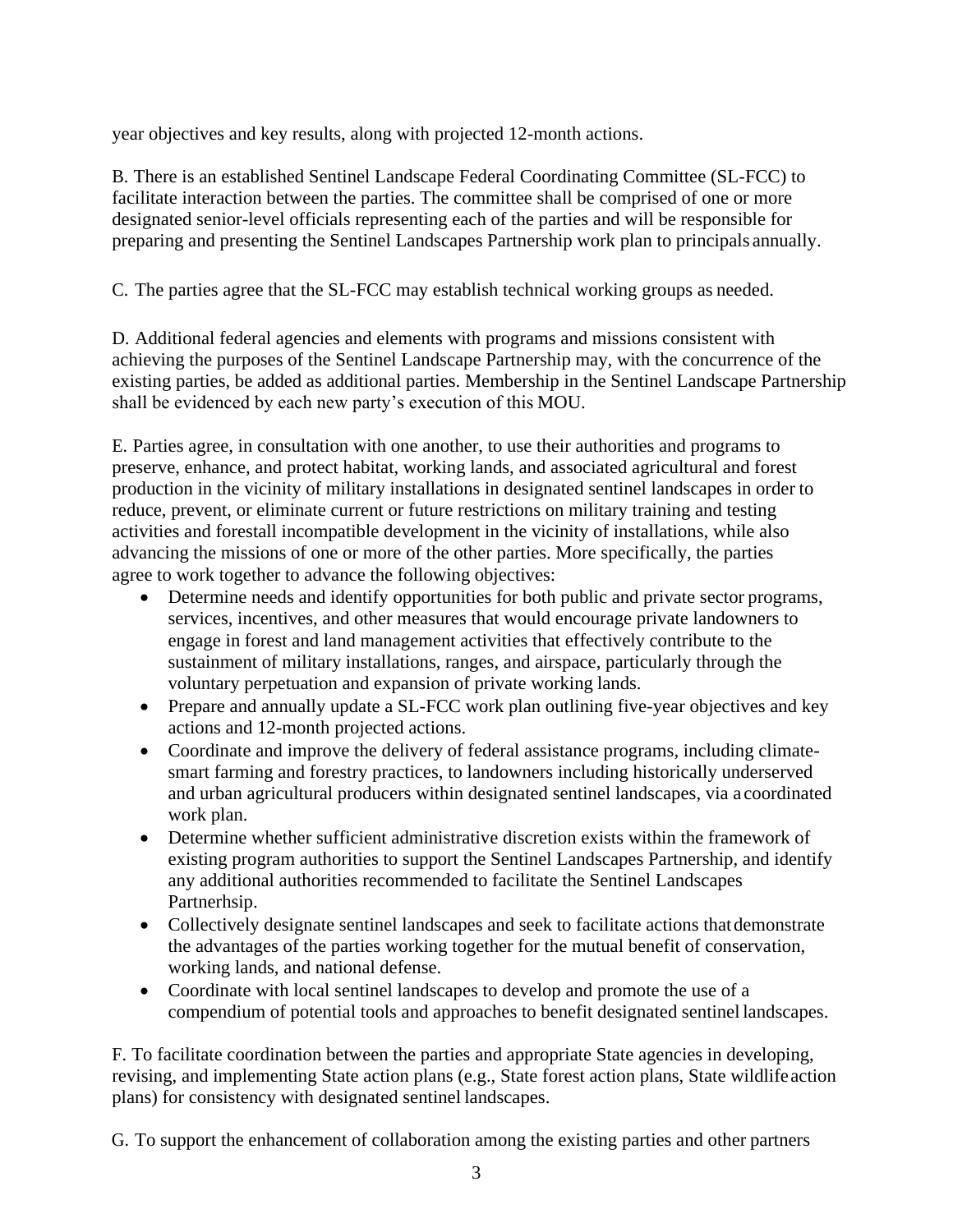and encourage additional federal agencies and elements to join the Sentinel Landscapes Partnership as full parties.

H. No later than one year following the execution of this MOU and annually thereafter, the SL-FCC agree to prepare a joint report that includes an assessment of the actions undertaken within the various designated sentinel landscapes to advance the objectives of the Sentinel Landscape Partnership as articulated in this MOU.

I. This MOU is a voluntary agreement that expresses the good-faith intentions of the parties; is not intended to be legally binding, does not create any contractual or fiscal obligations, and is not enforceable by any party. It does not create any right or benefit, substantive or procedural, enforceable by law or equity, by any party, against the parties to this MOU, their officers or employees, or any other person. This MOU does not direct or apply to any person outside of the parties to this MOU. All commitments made by the parties to this MOU are subject to the availability of appropriated funds and budget priorities within each party to this MOU. Nothing in this MOU obligates the parties to expend appropriations or to enter into any contract, assistance agreement, interagency agreement, or to incur other financial obligations. Any transaction involving transfers of funds between the parties to this MOU will be handled in accordance with applicable laws, regulations, and procedures under separate written agreements.